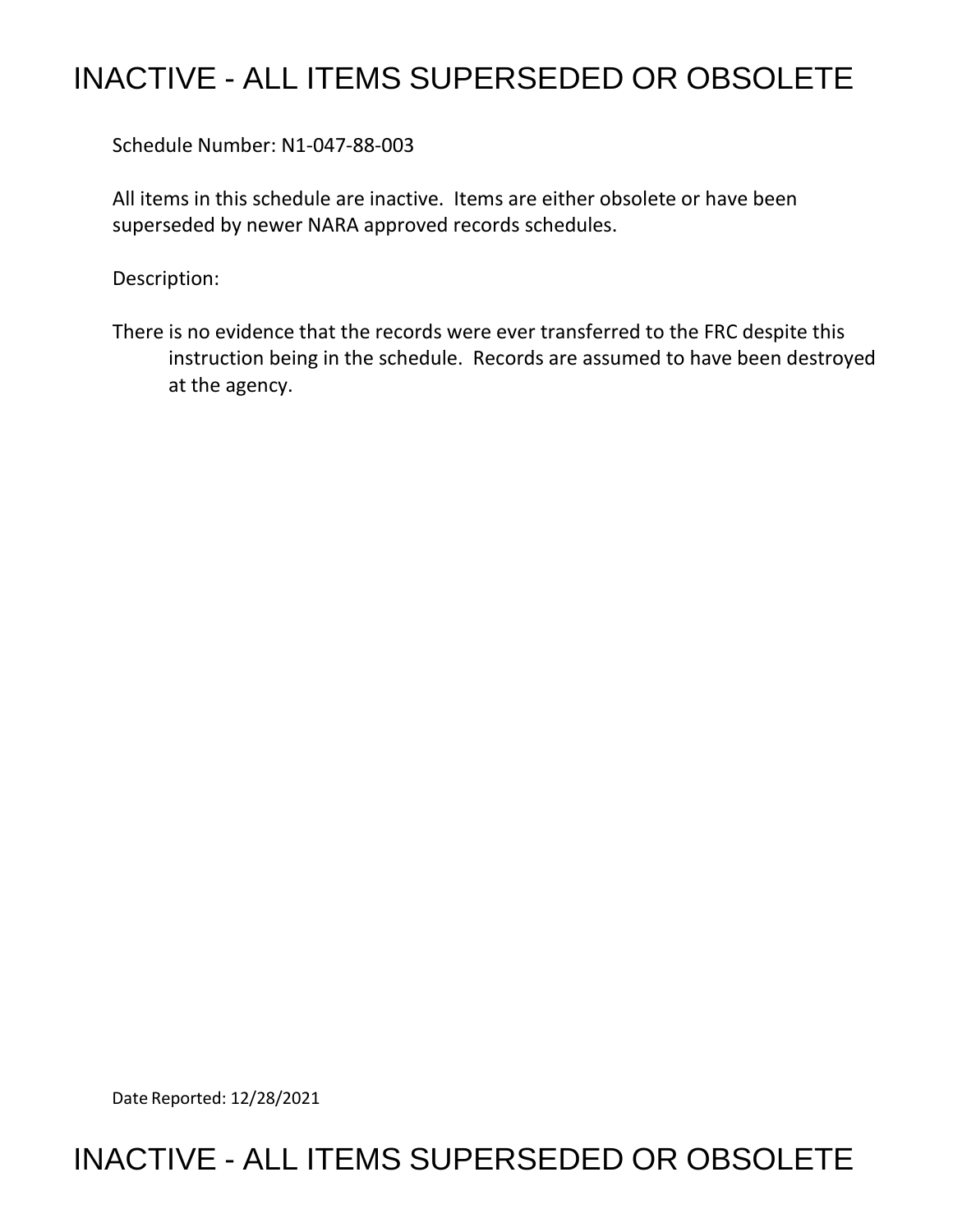| <b>REQUEST FOR RECORDS DISPOSITION AUTHORITY</b><br>(See Instructions on reverse)                                                 |                                                                                                                                                                             | <b>LEAVE BLANK</b>                                                                                           |  |
|-----------------------------------------------------------------------------------------------------------------------------------|-----------------------------------------------------------------------------------------------------------------------------------------------------------------------------|--------------------------------------------------------------------------------------------------------------|--|
|                                                                                                                                   |                                                                                                                                                                             | <b>JOB NO</b>                                                                                                |  |
| $\overline{\mathrm{TO}}$<br><b>GENERAL SERVICES ADMINISTRATION</b><br>NATIONAL ARCHIVES AND RECORDS SERVICE, WASHINGTON, DC 20408 |                                                                                                                                                                             | DATE RECEIVED                                                                                                |  |
| 1 FROM (Agency or establishment)                                                                                                  |                                                                                                                                                                             |                                                                                                              |  |
| Health & Human Services                                                                                                           |                                                                                                                                                                             |                                                                                                              |  |
| <b>2 MAJOR SUBDIVISION</b>                                                                                                        |                                                                                                                                                                             | In accordance with the provisions of 44 USC 3303a<br>the disposal request, including amendments, is approved |  |
| Social Security Administration                                                                                                    | except for items that may be marked "disposition not<br>approved" or "withdrawn" in column 10 If no records<br>are proposed for chsposal, the signature of the Archivist is |                                                                                                              |  |
| 3 MINOR SUBDIVISION                                                                                                               |                                                                                                                                                                             |                                                                                                              |  |
| Office of System Integration                                                                                                      |                                                                                                                                                                             | not required                                                                                                 |  |
| 4 NAME OF PERSON WITH WHOM TO CONFER                                                                                              | <b>5 TELEPHONE EXT</b>                                                                                                                                                      | <b>ARCHIVIST OF THE UNITED STATES</b><br><b>DATE</b>                                                         |  |
| Vivian F. Holmes                                                                                                                  | FTS 625-2593                                                                                                                                                                |                                                                                                              |  |
| <b>6 CERTIFICATE OF AGENCY REPRESENTATIVE</b>                                                                                     |                                                                                                                                                                             |                                                                                                              |  |

 $\epsilon$ 

 $\Delta \sim 10^4$ 

 $\frac{d\mathbf{p}}{d\mathbf{p}} = \frac{1}{2}\sum_{i=1}^{n} \frac{1}{2} \left( \frac{d\mathbf{p}}{d\mathbf{p}} \right)^2 \left( \frac{d\mathbf{p}}{d\mathbf{p}} \right)^2 \left( \frac{d\mathbf{p}}{d\mathbf{p}} \right)^2 \left( \frac{d\mathbf{p}}{d\mathbf{p}} \right)^2 \left( \frac{d\mathbf{p}}{d\mathbf{p}} \right)^2 \left( \frac{d\mathbf{p}}{d\mathbf{p}} \right)^2 \left( \frac{d\mathbf{p}}{d\mathbf{p}} \right)^2 \left($ 

 $\mathbf{1}^{\top}$ 

I hereby certify that I am authorized to act for this agency in matters pertaining to the disposal of the agency's records, that the records proposed for disposal in this Request of  $\frac{2}{1}$  page(s) are not now needed for the business of this agency or will not be needed after the retention periods specified, and that written concurrence from the General Accounting Office, if required under the provisions of Title 8 of the GAO Manual for Guidance of Federal Agencies, is attached

| A GAO concurrence                              | is attached, or $\lfloor x \rfloor$ is unnecessary                                                                                                                                                                                                                                                                                                                                                                                   |                                                    |                                                                             |                                                 |  |
|------------------------------------------------|--------------------------------------------------------------------------------------------------------------------------------------------------------------------------------------------------------------------------------------------------------------------------------------------------------------------------------------------------------------------------------------------------------------------------------------|----------------------------------------------------|-----------------------------------------------------------------------------|-------------------------------------------------|--|
| <b>B DATE</b><br>3/23/88                       | C. SIGNALLARE OF AGENCY REPRESENTATIVE<br>Iroren Lila<br>$\beta$ r. George Deal                                                                                                                                                                                                                                                                                                                                                      | <b>D TITLE</b><br>Dept. Records Management Officer |                                                                             |                                                 |  |
| $\overline{\phantom{a}}$<br><b>ITEM</b><br>NO. | 8 DESCRIPTION OF ITEM<br>(With Inclusive Dates or Retention Periods)                                                                                                                                                                                                                                                                                                                                                                 |                                                    | 9 GRS OR<br>SUPERSEDED<br>JOB.<br><b>CITATION</b>                           | 10 ACTION<br>TAKEN<br><b>INARS USE</b><br>ONLY) |  |
|                                                | Annual Wage Reporting System (AWRS) Upgrade--Analysis of<br>Requirements and System Specifications.<br>Description of Records                                                                                                                                                                                                                                                                                                        |                                                    | $GRS-20$<br>Item III.L                                                      |                                                 |  |
|                                                | This is the Analysis of Requirements and System Specifications<br>for a proposed new Annual Wage Reporting System. Implementation<br>of the system was not approved. The analysis and specifications<br>were written under contract by Group Operations, Inc. and<br>Analytical Systems Inc. The documents were preliminary to<br>actual systems software development. The decision not to<br>implement the system was made in 1985. |                                                    |                                                                             |                                                 |  |
|                                                |                                                                                                                                                                                                                                                                                                                                                                                                                                      |                                                    |                                                                             |                                                 |  |
|                                                |                                                                                                                                                                                                                                                                                                                                                                                                                                      |                                                    |                                                                             |                                                 |  |
| 115-108                                        | Capies sent to agency<br>NSN 7540-00-634-4064                                                                                                                                                                                                                                                                                                                                                                                        |                                                    | STANDARD FORM 115 (REV 8-83)<br>Prescribed by GSA<br>FPMR (41 CFR) 101-11 4 |                                                 |  |